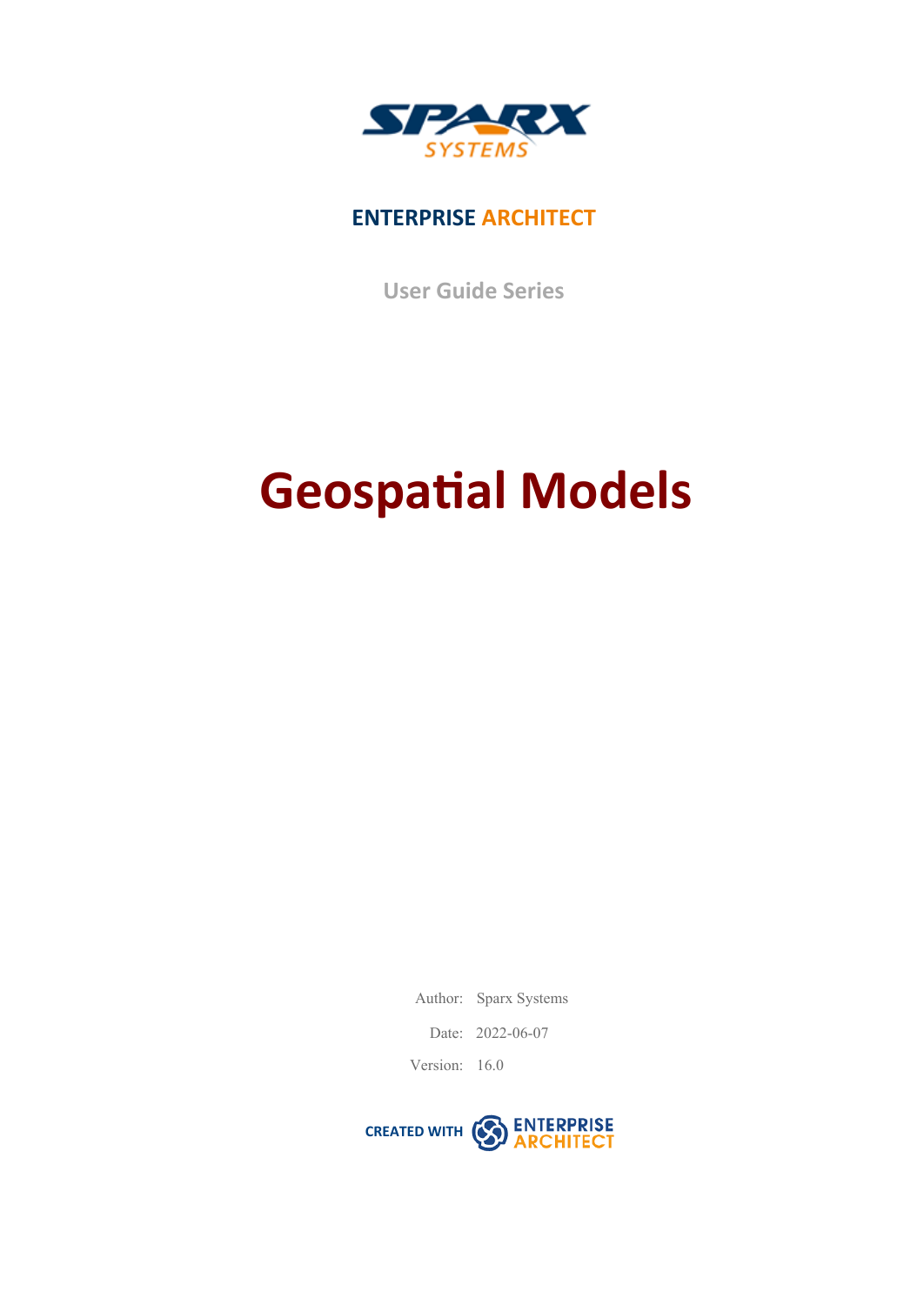### **Table of Contents**

| າຂ Startec                      |  |
|---------------------------------|--|
| ArcGIS Geodatabases             |  |
| Example Diagram                 |  |
| ting ArcGIS XML Workspaces:     |  |
| Importing ArcGIS XML Workspaces |  |
| nguage (GML                     |  |
| ple Diagram                     |  |
| Modeling with GML               |  |
|                                 |  |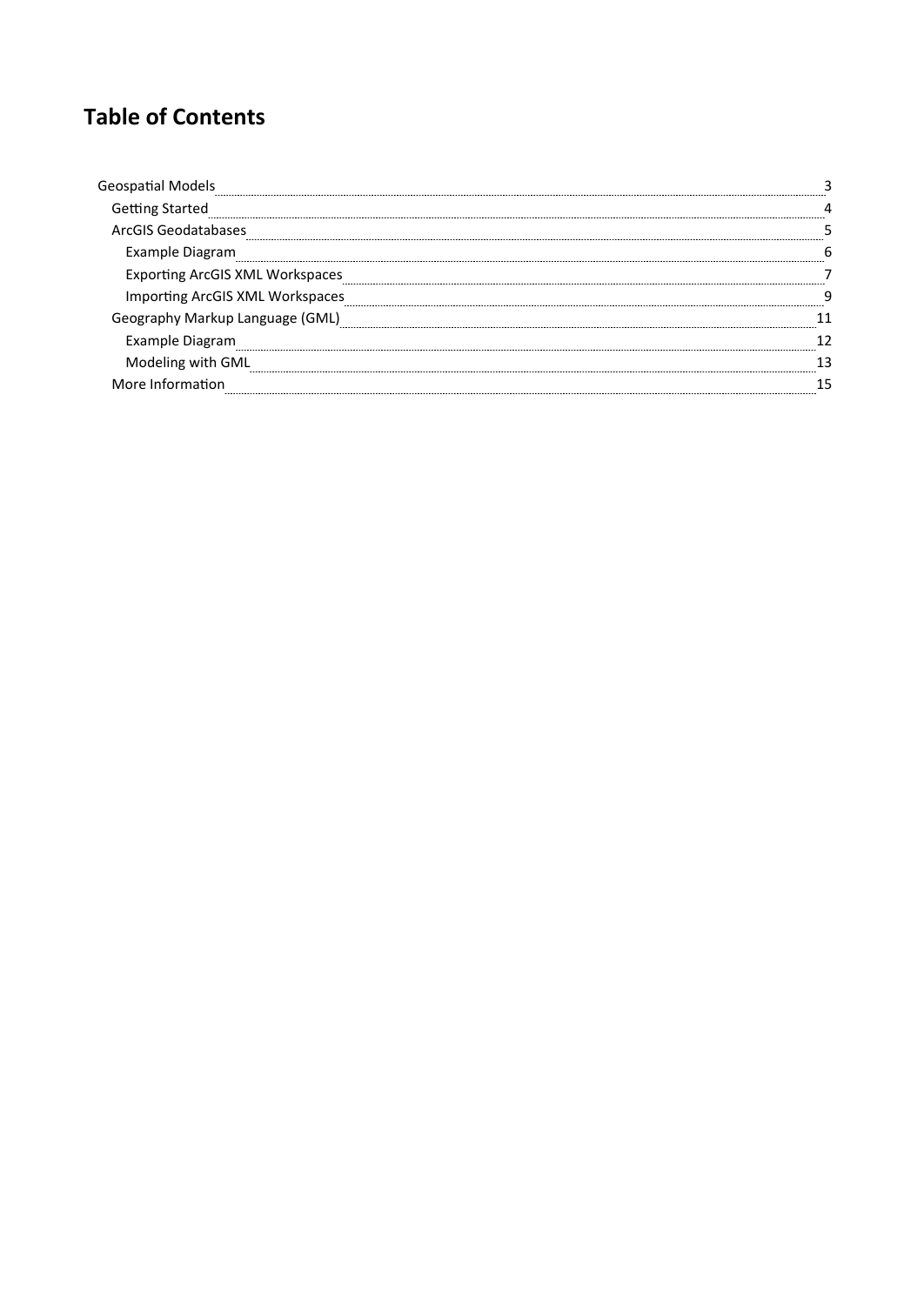# **Geospatial Models**

The popularity of the internet, the ever-present mobile phone and the prevalence of location-based services have resulted in almost everyone interacting with location-based information in some form in their daily lives. It has also become critical for governments and organizations to embrace this type of information as part of strategic decision making. Geospatial information can be modeled in Enterprise Architect and also integrated with other data to form a single and

comprehensive view of information not possible in other tools.<br>Enterprise Architect, through the use of MDG Technologies, supports the Geography Markup Language (GML) application schemas and the modeling of ArcGIS geodatabases.The information precursors to these models - such as community conceptual models - can also be modeled, and traceability can be used to connect the models together.

### **Modeling Tools**

| <b>Tool</b>                  | <b>Description</b>                                                                                                                                                                                                                                                  |
|------------------------------|---------------------------------------------------------------------------------------------------------------------------------------------------------------------------------------------------------------------------------------------------------------------|
| ArcGIS Profile               | Enterprise Architect supports the design of geodatabases for the ArcGIS 10.0 suite<br>of tools developed by Esri Inc.                                                                                                                                               |
| Geography Markup<br>Language | Geography Markup Language (GML) in Enterprise Architect is the implementation<br>of the Open Geospatial Consortium's Geography Markup Language 3.3, which<br>provides an XML grammar for geographical feature modeling capabilities within<br>Enterprise Architect. |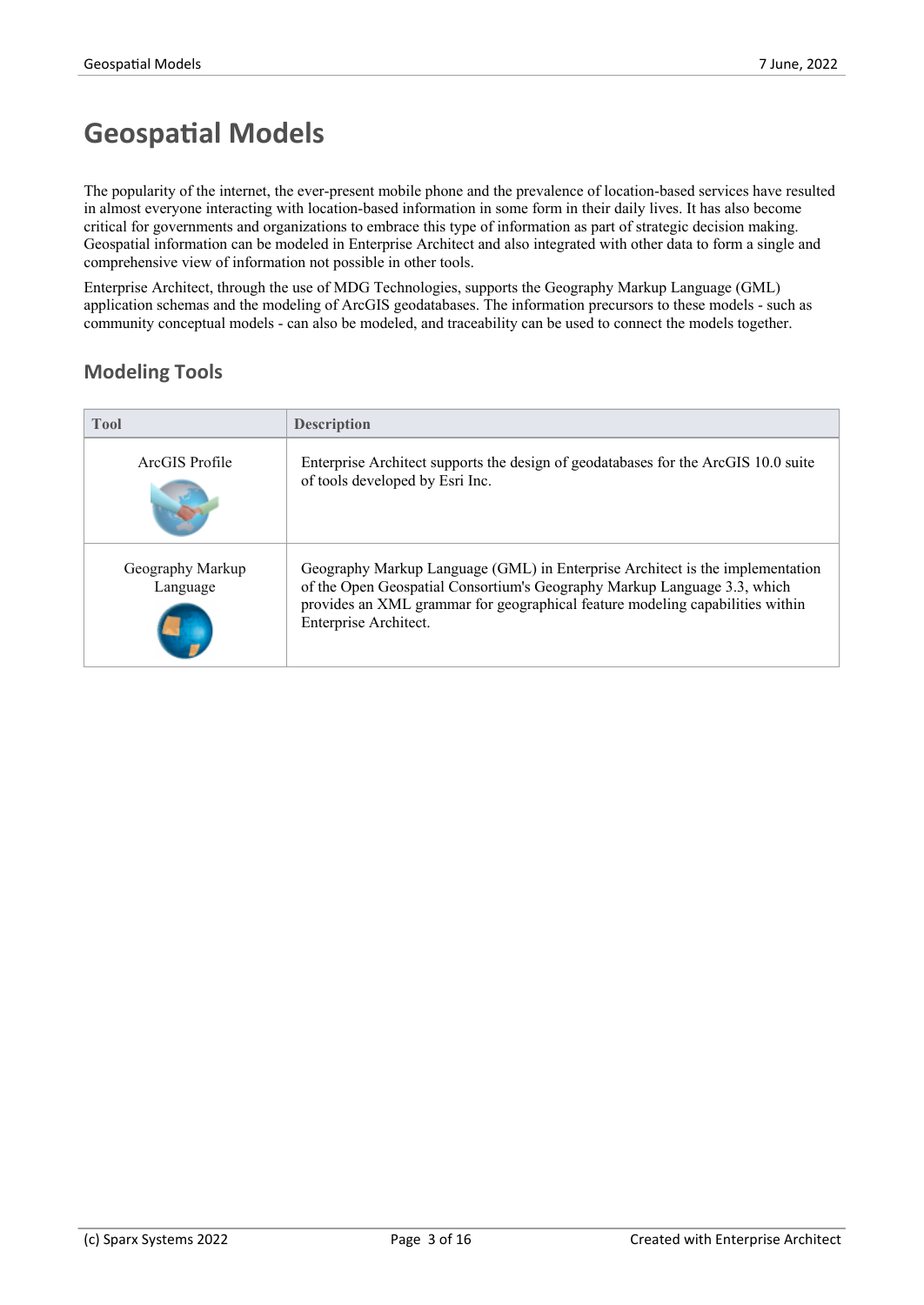### **Getting Started**

Enterprise Architect partitions the tools extensive features into perspectives this ensures that you can focus on a specific task and work with the tools you need without the distraction of other features. To work with the ArcGIS Geodatabases or Geography Markup Language features you first need to select the following perspectives:

Database Engineering > ArcGIS



Setting the perspective ensures that the ArcGIS Geodatabases and Geography Markup Language diagrams and their tool boxes and other features of the perspective will be available by default.

### **ArcGIS Geodatabases**

Using the ArcGIS features in Enterprise Architect you can visualize geodatabases with ease. This allows you to unify teams working in traditional software centric and engineering systems with your geospatial teams defining features and domains. Teams defining the strategy business rules and requirements for a system or the components that deliver the system functionality can share models with the geospatial teams creating an integrated model that will help with integration and risk reduction.

### **Geography Markup Language (GML)**

Using the Geography Markup Language (GML) facility you can model organization or community based application schemas. The models can be used to show the relationship between Features and these elements in turn can contain any number of Properties that qualify their characteristics. These can be based on defined Types, DataTypes, CodeLIsts or Enumerations.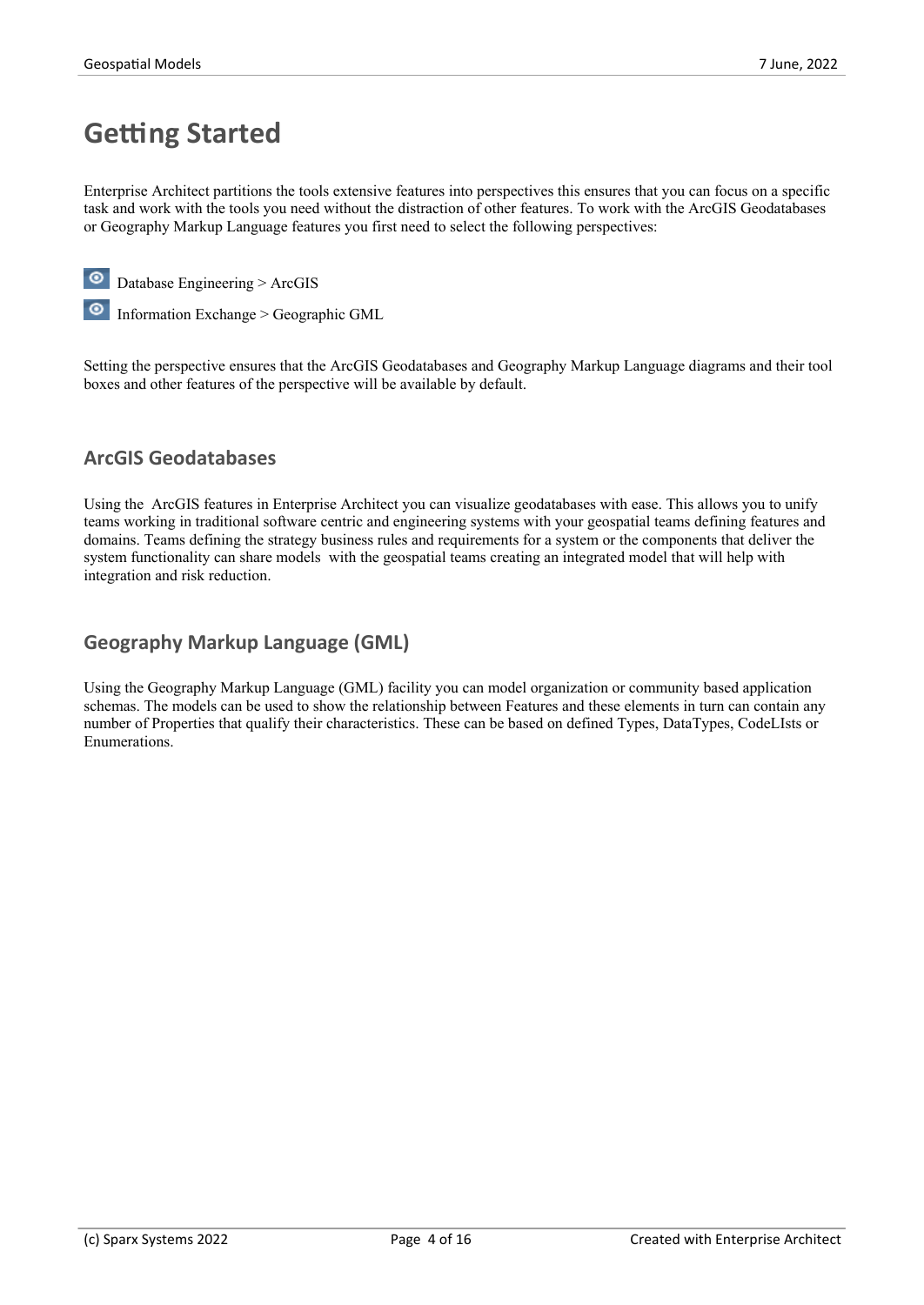### **ArcGIS Geodatabases**



#### **Exchange, Model and Visualize ArcGIS Geodatabases**

Enterprise Architect supports the import and export of ArcGIS geodatabases, allowing you to visualize Features and Domains within this multi-featured collaboration platform. In the recent past there has been a separation of the disciplines between system software development and geospatial development. In this age of social architecture and digital disruption almost every project and endeavor requires some aspect of location information, from simple delivery services to agricultural, mining, exploration, weather, real estate and disaster recovery systems.



*Package diagram showing a Navigation Cell and a Package containing Features Domains and a Geospatial Reference*

The ArcGIS system, developed by Esri, supports the development and management of geodatabases. As it is for other databases, it is useful to model the design of a geodatabase using a standard notation such as UML. You can perform such modeling in Enterprise Architect, using the UML profile for ArcGIS. Once you have modeled an ArcGIS schema in Enterprise Architect, you can export the model to ArcGIS as an XML Workspace document. You can also visualize an existing ArcGIS geodatabase schema, by importing the ArcGIS XML Workspace document into Enterprise Architect.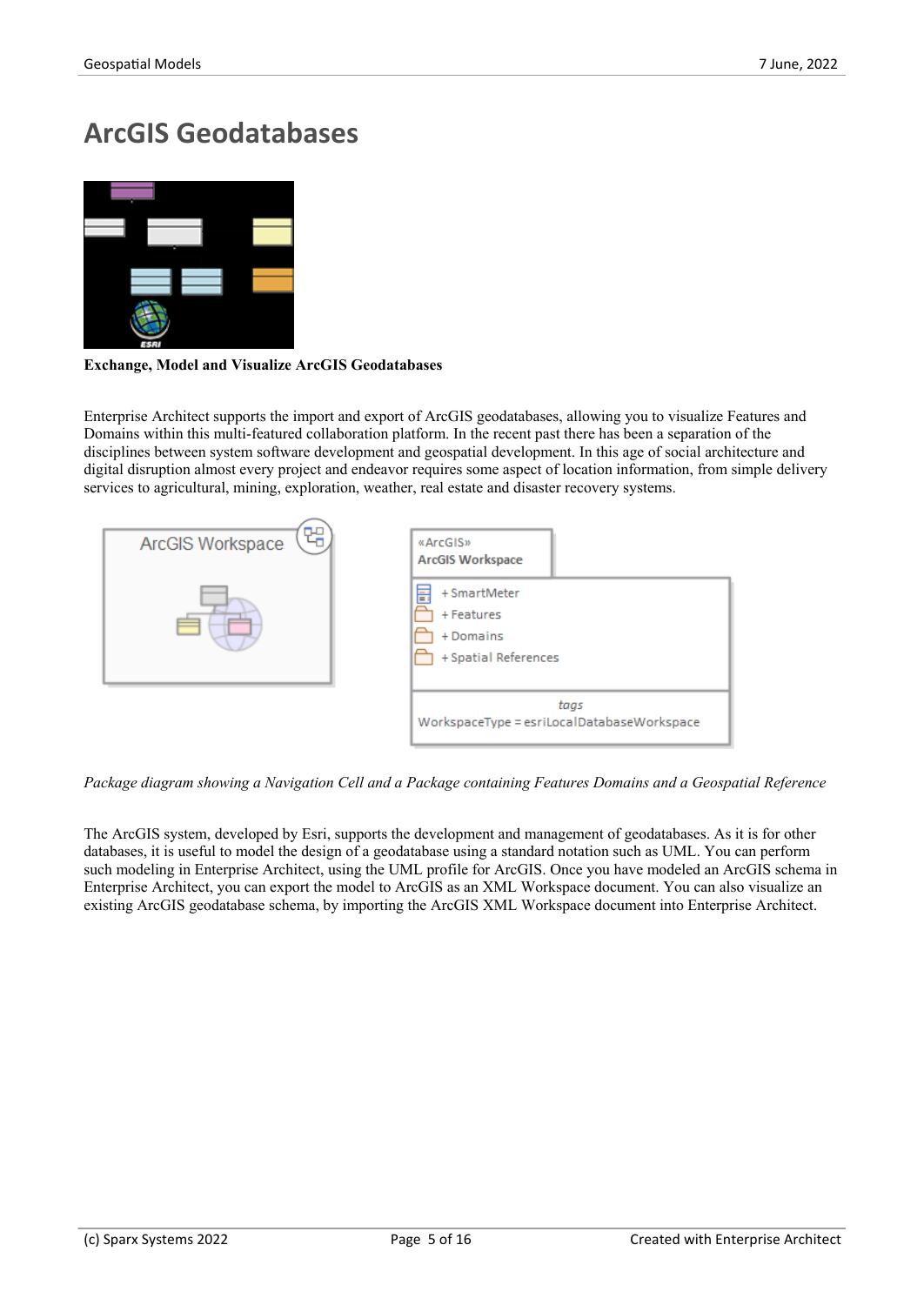# **Example Diagram**

ArcGIS diagrams allow you to visualize the geographic features, domains and other elements that make up a geodatabase schema. In this example a Building has been sub-typed as a house, the house in turn is sub-typed based on the material type. The subtypes ofthe House references a Coded Value Domain also presented in the diagram with two Domain Code Values:

- **Brick**
- WeatherBoard

A Smart Meter is associated with the house. The House is a type of Building and the Building contains the property of Street Address

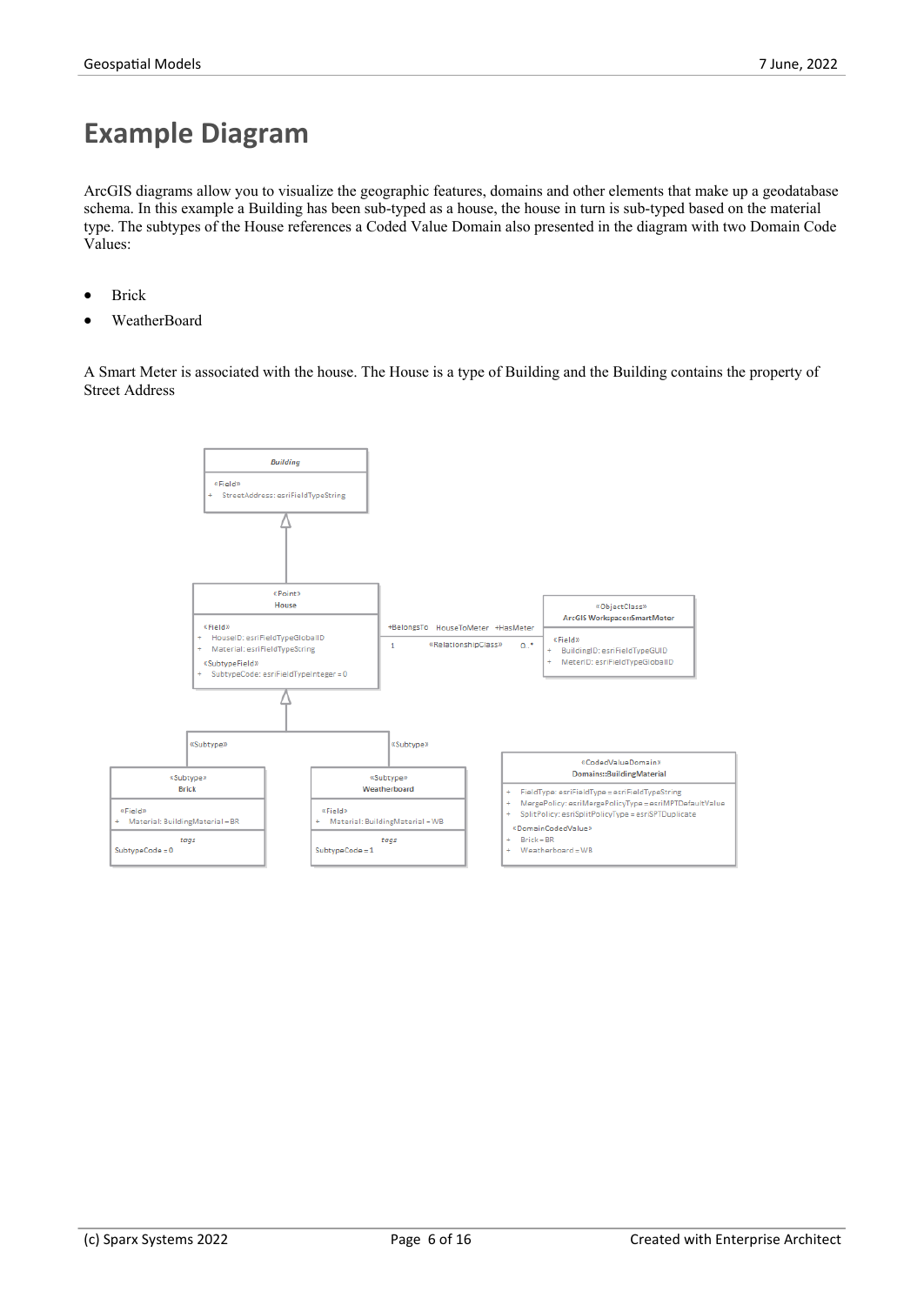# **Exporting ArcGIS XML Workspaces**

When you have modeled your Geodatabase Workspace XML Document (containing the ArcGIS schema), you can export it to an external directory (using the Publish Model Package facility), from which you can then import it to the Esri ArcCatalog.

#### **Access**

Click on an ArcGIS stereotyped Package (your ArcGIS Workspace Package) in the Browser window.

| Ribbon                    | Specialize > Technologies > ArcGIS > Export to ArcGIS Workspace XML or<br>Publish > Model Exchange > Publish As |
|---------------------------|-----------------------------------------------------------------------------------------------------------------|
| Context Menu              | Right-click on Package   Specialize   ArcGIS   Export to ArcGIS Workspace XML                                   |
| <b>Keyboard Shortcuts</b> | $Ctrl+Alt+E$ : Publish                                                                                          |

### **Export the Workspace**

| Option            | <b>Action</b>                                                                                                                    |
|-------------------|----------------------------------------------------------------------------------------------------------------------------------|
| Root Package      | Display the name of the selected ArcGIS Workspace Package.                                                                       |
| Filename          | Type in or browse for the file path into which the XML file is to be generated.                                                  |
| XML Type          | Select 'ArcGIS' as the XML/XMI version to export the Package to.                                                                 |
| Format XML Output | Format the output into readable XML (this takes a few more seconds at the end of<br>the run).                                    |
| Write Log File    | Write a log of the export activity (recommended).<br>The log file is saved to the directory into which the XML file is exported. |
| View XML          | Click on this button to view the exported XML file.                                                                              |
| Export            | Click on this button to initiate the XML export.                                                                                 |
| Close             | Click on this button to close this dialog.                                                                                       |
| Progress          | Observe the progress of the XML export.                                                                                          |

#### **Notes**

ArcGIS is available in the Professional, Corporate, Unified and Ultimate Editions of Enterprise Architect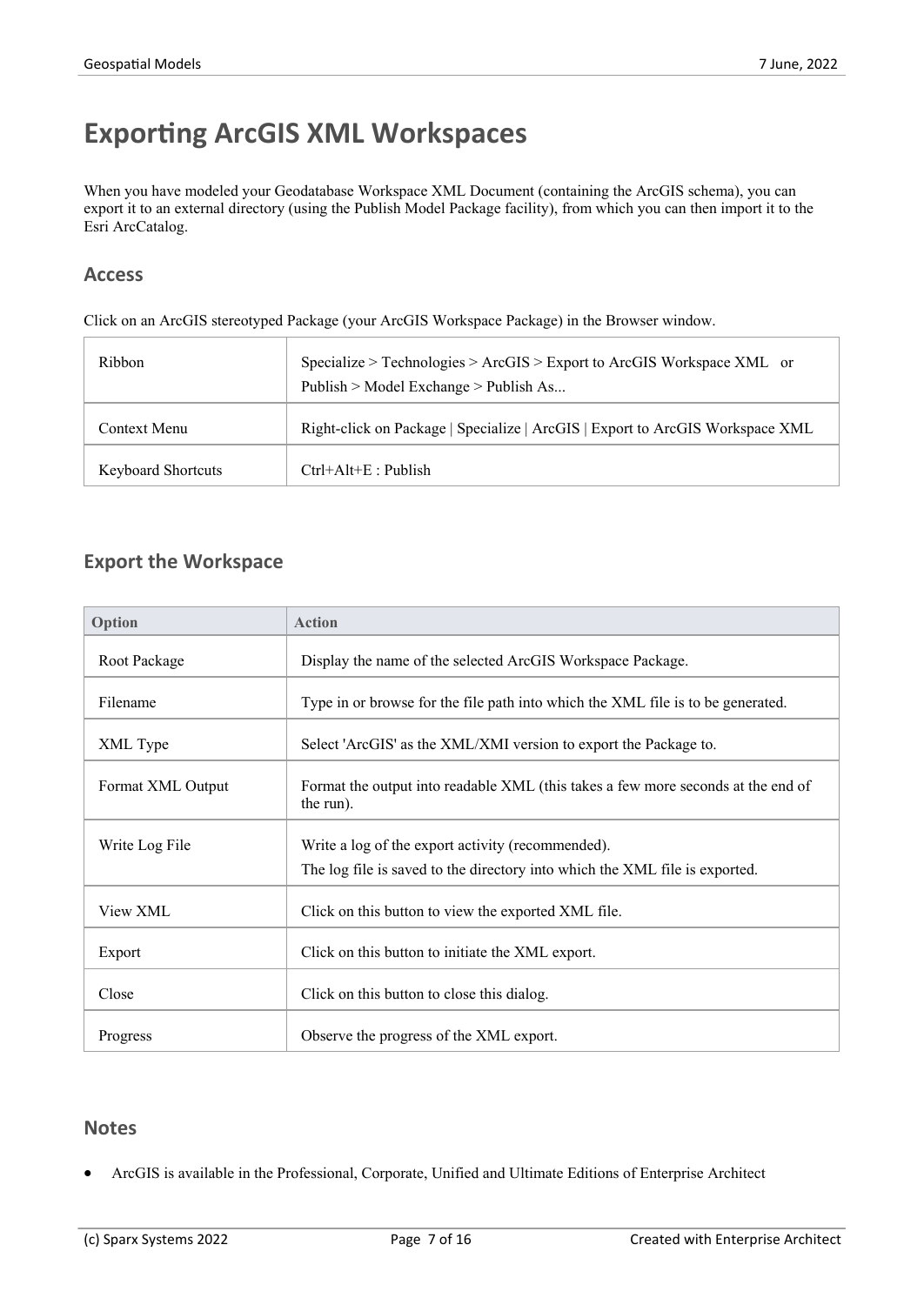- In the Corporate, Unified and Ultimate Editions of Enterprise Architect, if security is enabled you must have 'Export XMI' permission to export to XML
- Before exporting your model to an ArcGIS schema, you must define at least one Spatial Reference element; Spatial Reference elements are referred to by other schema elements via a dynamically linked Tagged Value, named SpatialReference
- The DefaultSpatialReference tag on an ArcGIS Package is used to specify a Spatial Reference that can be applied to all Feature Datasets and Feature Classes in the workspace; therefore, you do not need to apply a Spatial Reference element to each Feature Dataset or Feature Class
- · If you do not reference a Spatial Reference Class from any Feature Dataset or Feature Class in your ArcGIS model, Enterprise Architect by default will generate an XML schema with Unknown type of Spatial Reference for these elements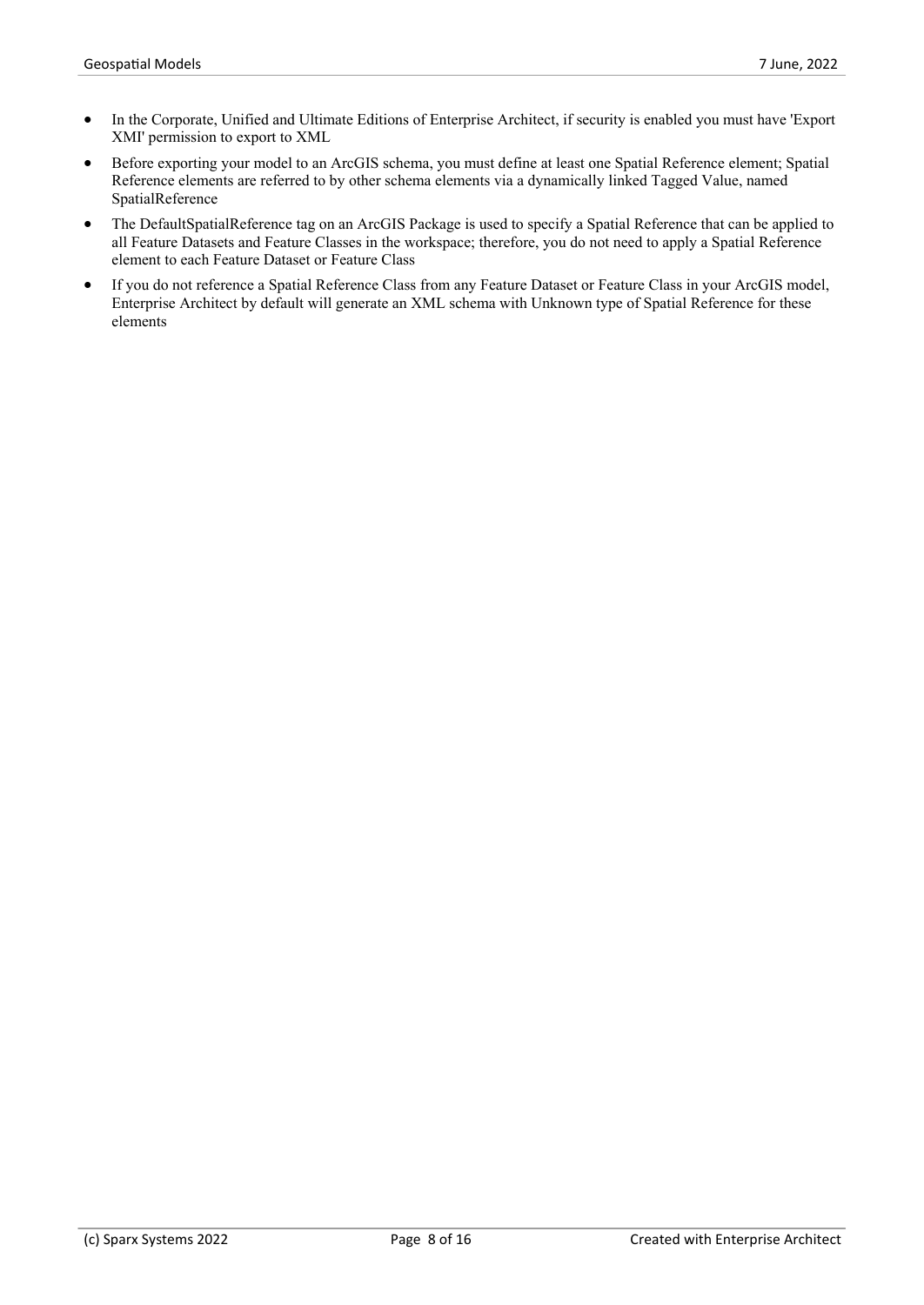# **Importing ArcGIS XML Workspaces**

If you have a Geodatabase Workspace XML Document (containing the ArcGIS schema) you can import it into your Enterprise Architect project as a UML model.

Before running the import, deselect the 'Sort Features Alphabetically' checkbox on the 'Objects' page of the Preferences window (Start > Appearance > Preferences > Preferences). This ensures that the fields are imported and organized in Enterprise Architect in the same order as in the source.

#### **Access**

Click on the target Package in the Browser window.

| Ribbon                    | Publish > Technologies > Publish > ArcGIS > Import ArcGIS Workspace XML<br>or                                    |
|---------------------------|------------------------------------------------------------------------------------------------------------------|
|                           | Publish > Model Exchange > Import Package > Import Package from Native/XMI<br>File: Other XML Formats $>$ ArcGIS |
| Context Menu              | Right-click on Package   Specialize   ArcGIS   Import ArcGIS Workspace XML                                       |
| <b>Keyboard Shortcuts</b> | Ctrl+Alt+I : Other XML Formats   ArcGIS                                                                          |

### **Import a Geodatabase Workspace XML document**

| Option                                         | <b>Action</b>                                                                                                                                                                                                                                                                                                                                                                                                                                                          |
|------------------------------------------------|------------------------------------------------------------------------------------------------------------------------------------------------------------------------------------------------------------------------------------------------------------------------------------------------------------------------------------------------------------------------------------------------------------------------------------------------------------------------|
| Filename                                       | Type in or browse for the name of the ArcGIS XML file to import.                                                                                                                                                                                                                                                                                                                                                                                                       |
| <b>Create Diagrams</b>                         | Select the checkbox to create Class diagrams under the imported Packages.                                                                                                                                                                                                                                                                                                                                                                                              |
| Hide System-Level ArcGIS<br>Fields on Diagrams | Select the checkbox to hide these stereotyped attributes:<br>RequiredField<br>$\bullet$<br>AttributeIndex<br>$\bullet$<br>SpatialIndex<br>٠<br>on these stereotyped Classes:<br>Point<br>$\bullet$<br>Polyline<br>$\bullet$<br>Polygon<br>٠<br>MultiPatch<br>$\bullet$<br>The 'Required Field' and 'Attribute Index' attributes are also hidden for the Table<br>(Object Class) Class.<br>This option is enabled only when the 'Create Diagrams' checkbox is selected. |
| Strip GUIDs                                    | The 'Strip GUIDs' feature is currently mandatory for ArcGIS imports, which means<br>that elements are created 'as new' each time an ArcGIS schema is imported.                                                                                                                                                                                                                                                                                                         |
|                                                |                                                                                                                                                                                                                                                                                                                                                                                                                                                                        |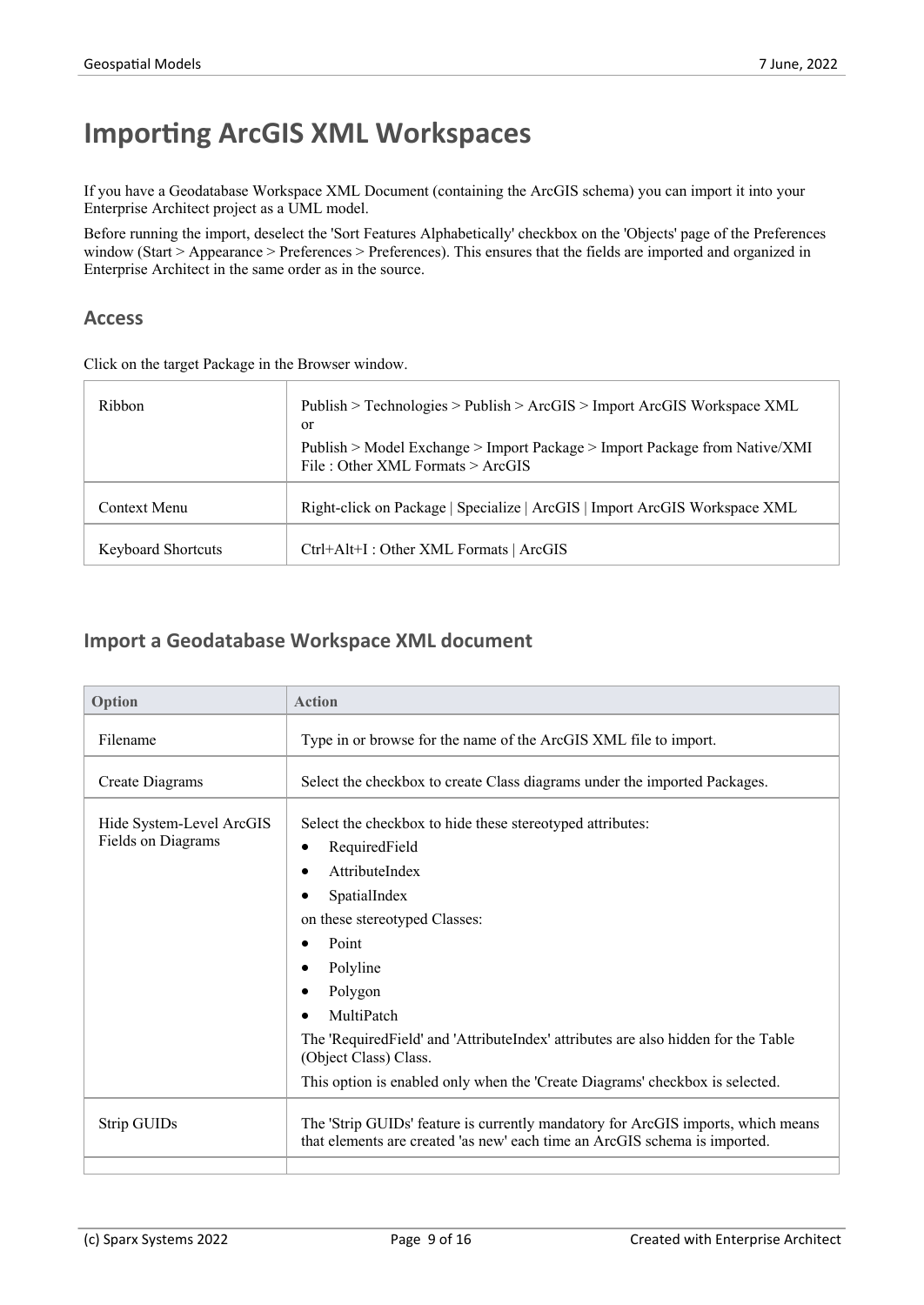| Write Log File         | Select the checkbox to write a log of import activity (recommended).                                                                                 |
|------------------------|------------------------------------------------------------------------------------------------------------------------------------------------------|
|                        | The log file is saved in the directory from which the file is being imported, with the<br>same name as the imported file plus the suffix import.log. |
| View XML               | Click on this button to view the XML before import.                                                                                                  |
| Import                 | Click on this button to import the ArcGIS XML file.                                                                                                  |
| Close                  | Click on this button to close this dialog.                                                                                                           |
| Help                   | Click on this button to display this Help page.                                                                                                      |
| <b>Import Progress</b> | This field indicates the progress of the import.                                                                                                     |

### **Notes**

• ArcGIS is available in the Professional, Corporate, Unified and Ultimate Editions of Enterprise Architect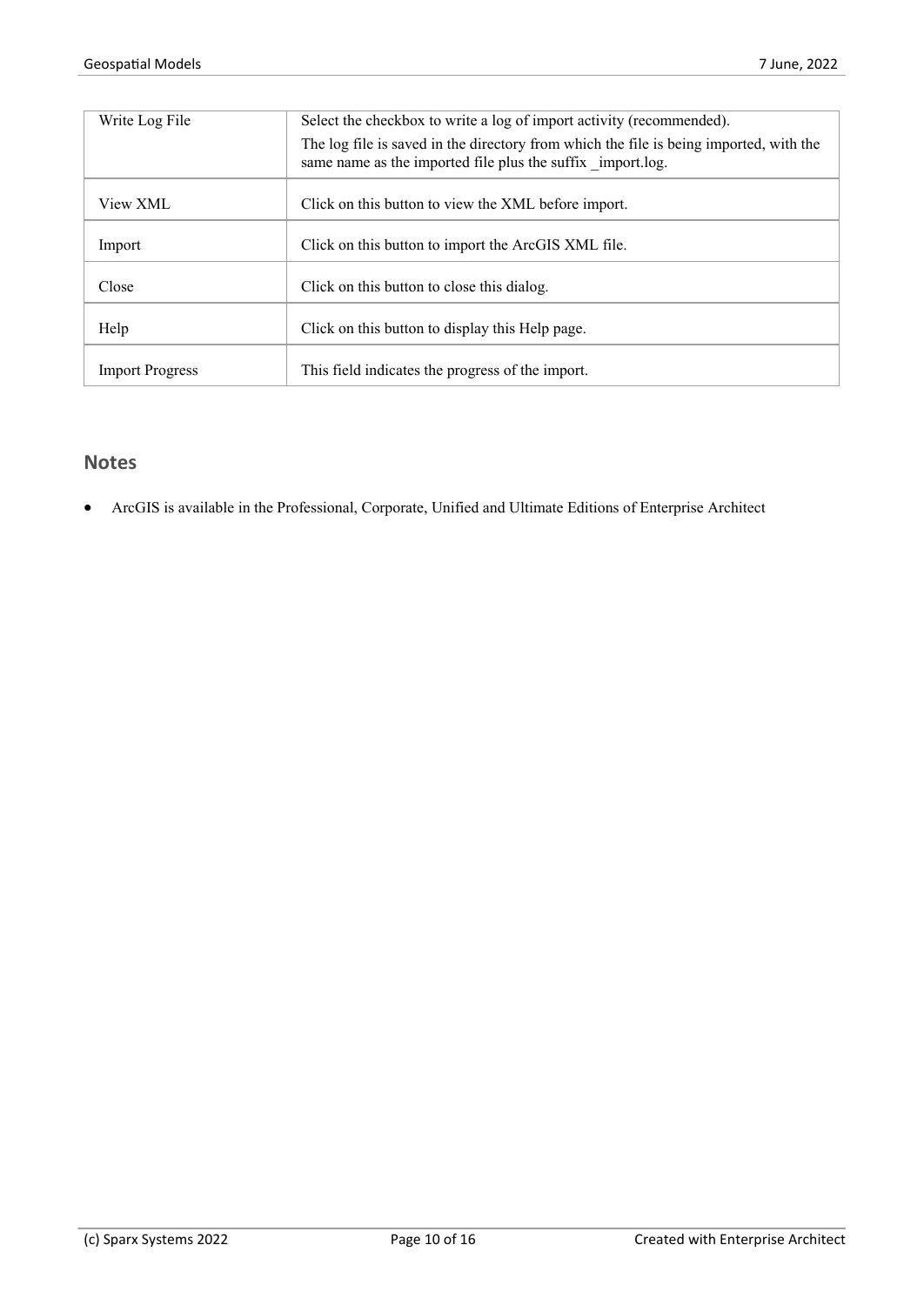# **Geography Markup Language (GML)**

#### **Model Geographic Features and Generate Application Schemas**

You can create expressive and collaborative models of the important features in your domain and use these to generate Geography Markup Language (GML) compliant application schemas that can be consumed by other applications. Many of the disruptive forces and technologies that have changed the way we interact with each other and the world we inhabit, involve geographic locations and features. We drive along roads and stop at lookouts to view coastal features or cityscapes, we travel abroad to view monuments and buildings such as churches and museums, we rely on wind farms for energy and we take off and land at airports to name a few. You can model any geographic features of interest using Enterprise Architect's implementation of the Geography Markup Language which is fundamental for geographic information systems as well as its use asan open interchange format for geographic transactions on the Internet.



*GML Model of roads showing two Features with properties that access two Data Types and Enumerations*

GML for Enterprise Architect is an implementation of the Open Geospatial Consortium's Geography Markup Language (GML) 3.3 , which provides an XML grammar for geographical feature modeling capabilities within Enterprise Architect at or later than Release 10.

Through GML, you can:

- · Apply a UML Profile for the Geography Markup Language (GML) 3.3
- Make use of customized diagram types and toolbox pages, for convenient access to elements and relationships to model geographical features effectively
- Generate GML Application Schema files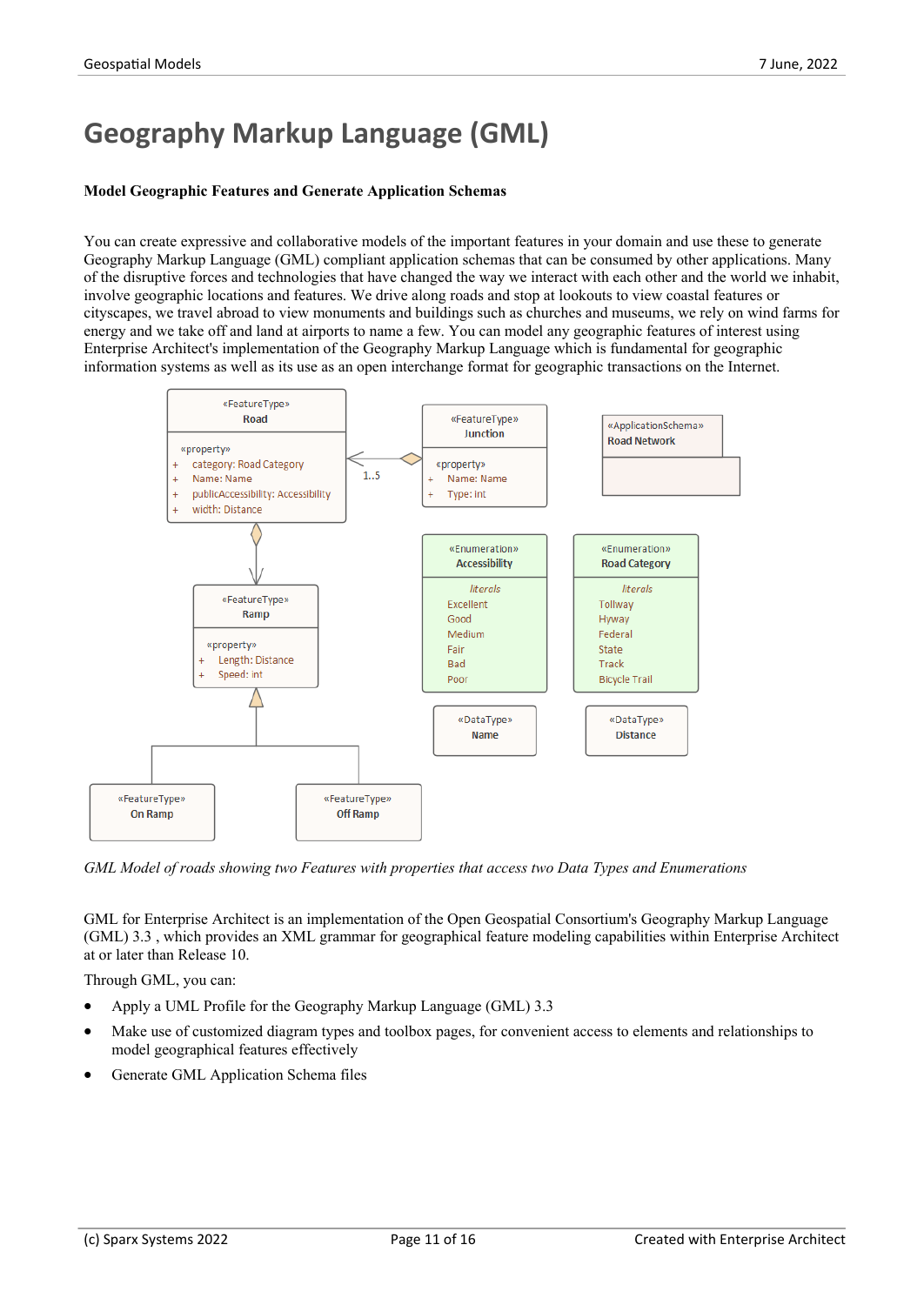# **Example Diagram**

Using the Geography Markup Language (GML) facility you can model organization or community based application schemas. The models can be used to show the relationship between Features Types that contain any number of Properties that qualify their characteristics. These can be based on defined Types, Data Types, Code Lists or Enumerations. You can collaborate with other geospatial colleagues orwith people working in traditional systems implementations in disciplines that manage artifacts including: Strategies, Goals, Requirements, Data Models, Software Models, Deployment Descriptions and more.

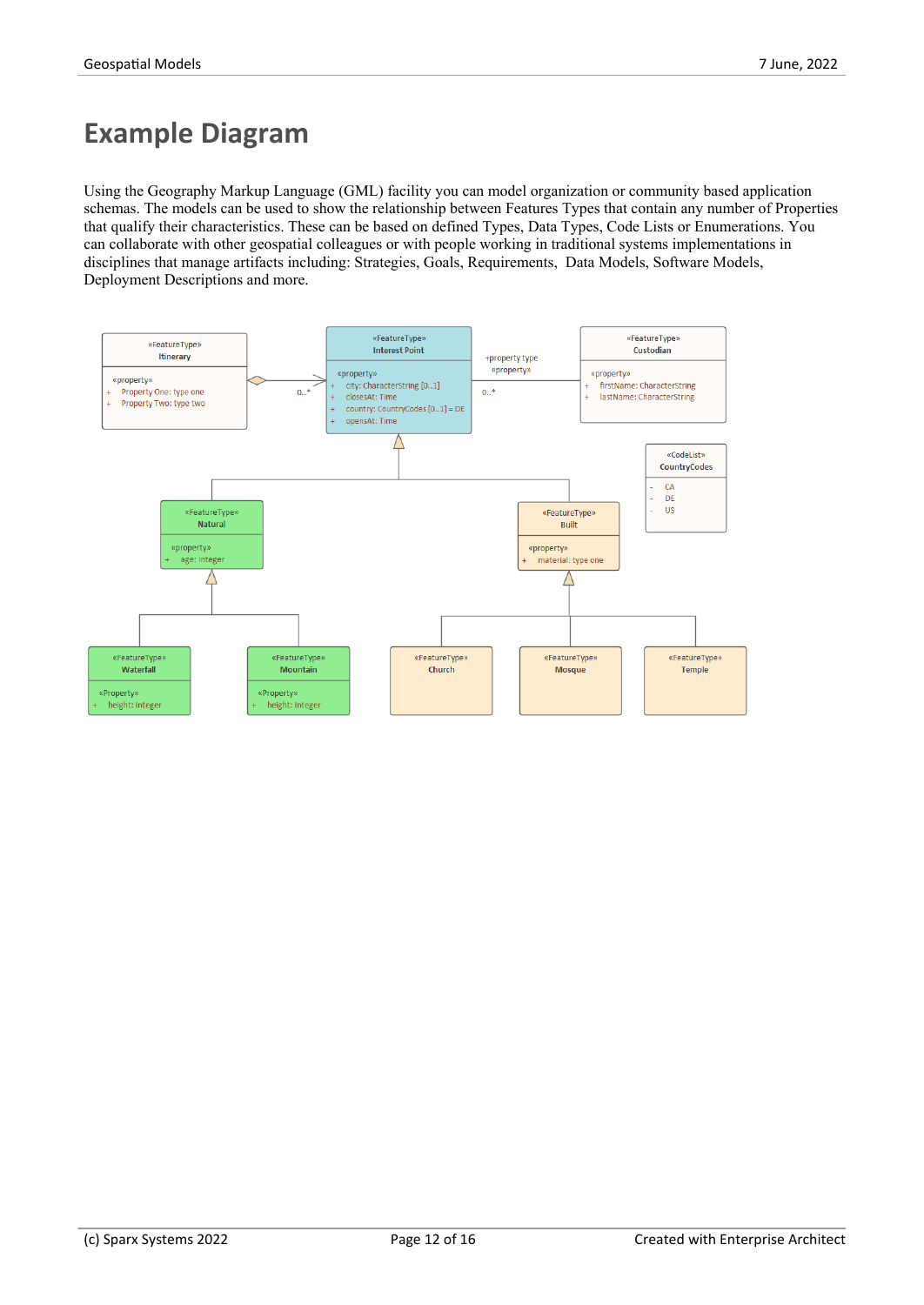# **Modeling with GML**

You can create GML models using the comprehensive diagramming and modeling facilities in Enterprise Architect. First you need to select the GML or Information Exchange Perspective. Perspectives are a useful focusing tool facility that ensure you remain focused and can concentrate on GML modeling.

![](_page_12_Picture_4.jpeg)

*Perspective menu - GML Perspective Selection*

This activates the UML Profile for GML, allowing you to create models with elements and connectors that describe your organization or community domains.

#### **Access**

| Ribbon       | Specialize > Technologies > GML           |
|--------------|-------------------------------------------|
| Context Menu | Right-click on Package   Specialize   GML |

#### **Features**

| <b>Feature</b>          | <b>Detail</b>                                                                                                             |
|-------------------------|---------------------------------------------------------------------------------------------------------------------------|
| Profile Support         | You can develop GML constructs quickly and simply, through use of the built-in<br>GML facilities provided in the form of: |
|                         | A GML diagram type, accessed through the 'New Diagram' dialog                                                             |
|                         | GML pages in the Diagram Toolbox that map GML concepts to appropriately<br>stereotyped UML elements                       |
|                         | GML element and relationship entries in the 'Toolbox Shortcut Menu' and<br>'Quick Linker'                                 |
| <b>GML</b> Toolbox Page | The GML Toolbox pages contain elements and connectors to model geographical<br>features effectively.                      |
| UML Classes from ISO    | (Optional) You can download the UML Classes implemented in ISO/TC 211 as an                                               |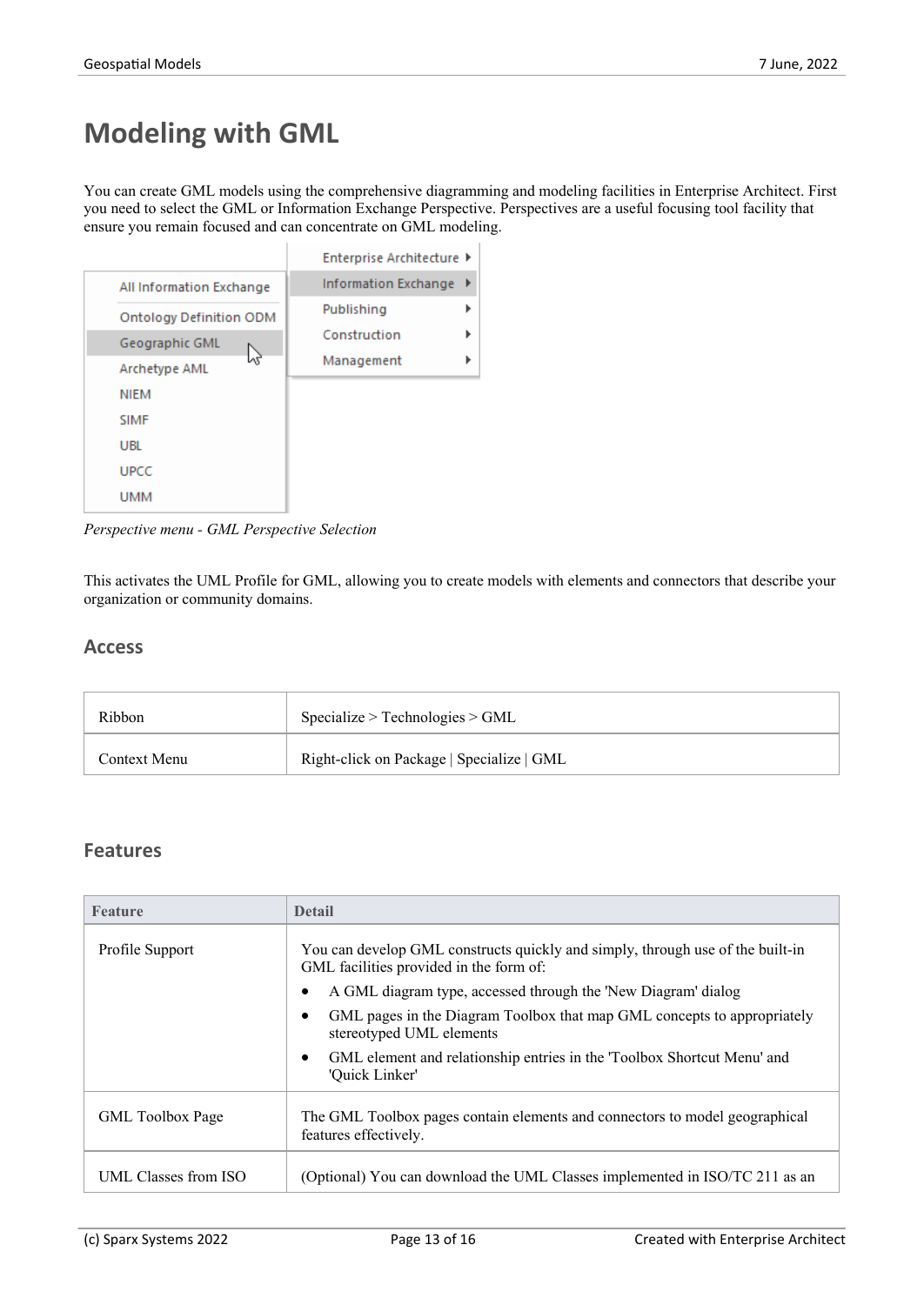|                                             | XMI file, then import the XMI file into Enterprise Architect as a Package<br>containing diagrams and standard UML Classes, which you can reuse in your<br>model.                                                                                                                            |
|---------------------------------------------|---------------------------------------------------------------------------------------------------------------------------------------------------------------------------------------------------------------------------------------------------------------------------------------------|
|                                             | Not all UML Classes implemented in ISO/TC 211 have a corresponding<br>mapping in GML; the Classes that have a mapping (as specified in the GML<br>3.2.1 specification) are specified in the configurable file<br>$GMLClassMapping.xml$ in the 'Sparx Systems > EA > Config > $GML$ ' folder |
|                                             | The Namespace information for these Classes is specified in the configurable<br>$\bullet$<br>file GMLNamespaces.xml in the 'Sparx Systems $>$ EA $>$ Config $>$ GML folder'                                                                                                                 |
| <b>GML</b> Application Schema<br>Generation | Any model you create using GML in Enterprise Architect can be exported as a<br>GML Application Schema.                                                                                                                                                                                      |
|                                             | Using the configurable file GMLStereotypes.xml in the 'Sparx Systems $>$ EA $>$<br>Config > GML' folder, you can specify aliases for the standard GML stereotypes.<br>The GML Application Schema Generator will also consider these aliases during<br>Schema generation.                    |

### **Notes**

• GML is available in the Professional, Corporate, Unified and Ultimate Editions of Enterprise Architect